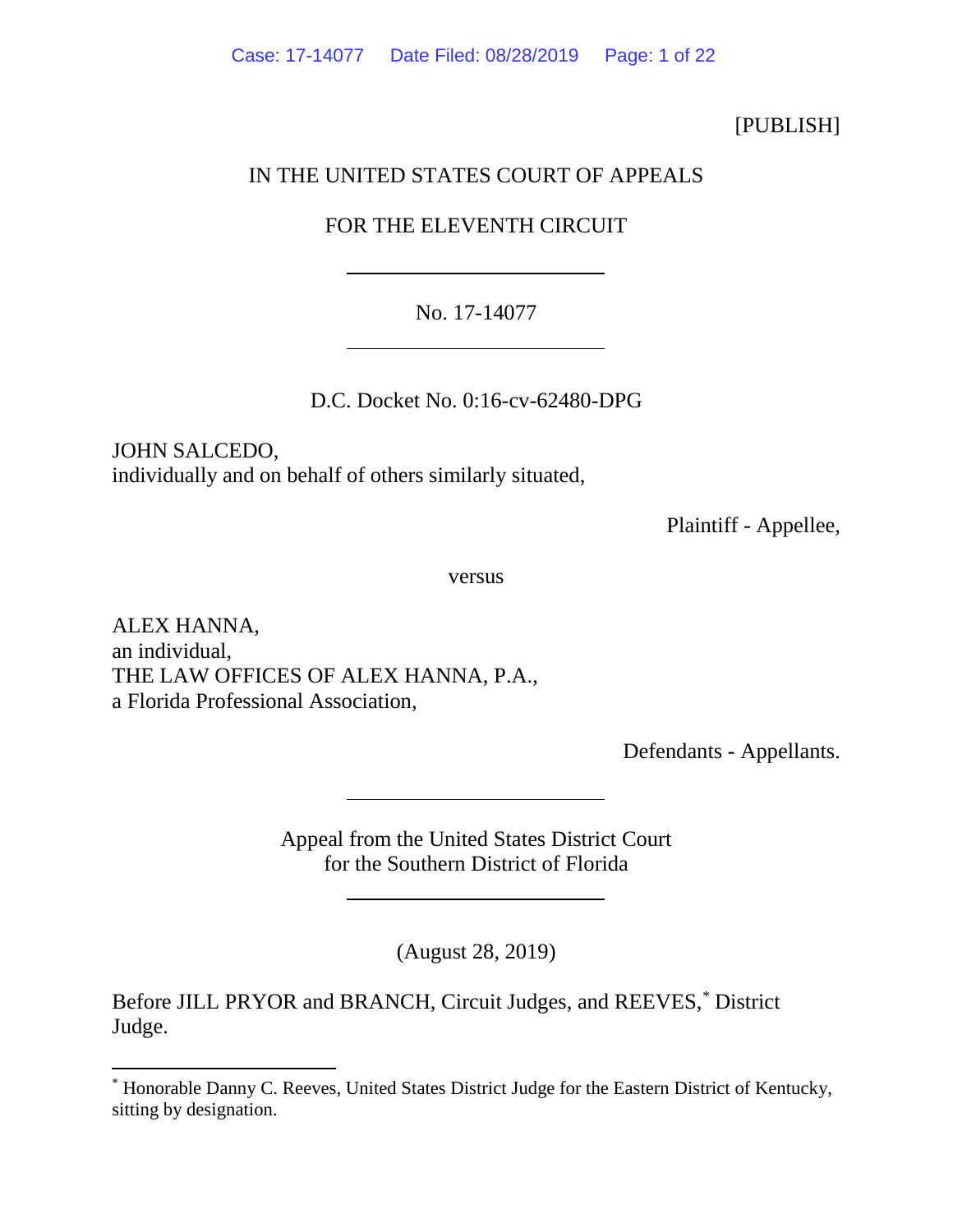BRANCH, Circuit Judge:

Is receiving a single unsolicited text message, sent in violation of a federal statute, a concrete injury in fact that establishes standing to sue in federal court? To answer that question, we have examined the statute, our precedent, and—following the Supreme Court's guidance—history and the judgment of Congress, and we conclude that the allegations in this suit do not establish standing.

### **I. BACKGROUND**

At 9:56 a.m. on August 12, 2016, John Salcedo, a former client of Florida attorney Alex Hanna and his law firm, $<sup>1</sup>$  $<sup>1</sup>$  $<sup>1</sup>$  received a multimedia text message from</sup> Hanna offering a ten percent discount on his services.

Salcedo filed suit in the district court as the representative of a putative class of former Hanna clients who received unsolicited text messages from Hanna in the past four years, alleging violations of the Telephone Consumer Protection Act of 1991 ("TCPA"), 47 U.S.C. § 227(b)(1)(A)(iii). [2](#page-1-1) He sought, among other relief, statutory damages of \$500 per text message and treble damages of \$1,500 per text

<span id="page-1-0"></span><sup>&</sup>lt;sup>1</sup> For simplicity, and without implying any view as to Mr. Hanna's possible personal liability, throughout this opinion we will refer to both defendants—Mr. Hanna and his law firm collectively as "Hanna."

<span id="page-1-1"></span><sup>&</sup>lt;sup>2</sup> "It shall be unlawful for any person within the United States  $\dots$  to make any call (other than a call made for emergency purposes or made with the prior express consent of the called party) using any automatic telephone dialing system or an artificial or prerecorded voice . . . to any telephone number assigned to a . . . cellular telephone service . . . ." 47 U.S.C.  $§ 227(b)(1)(A)(iii).$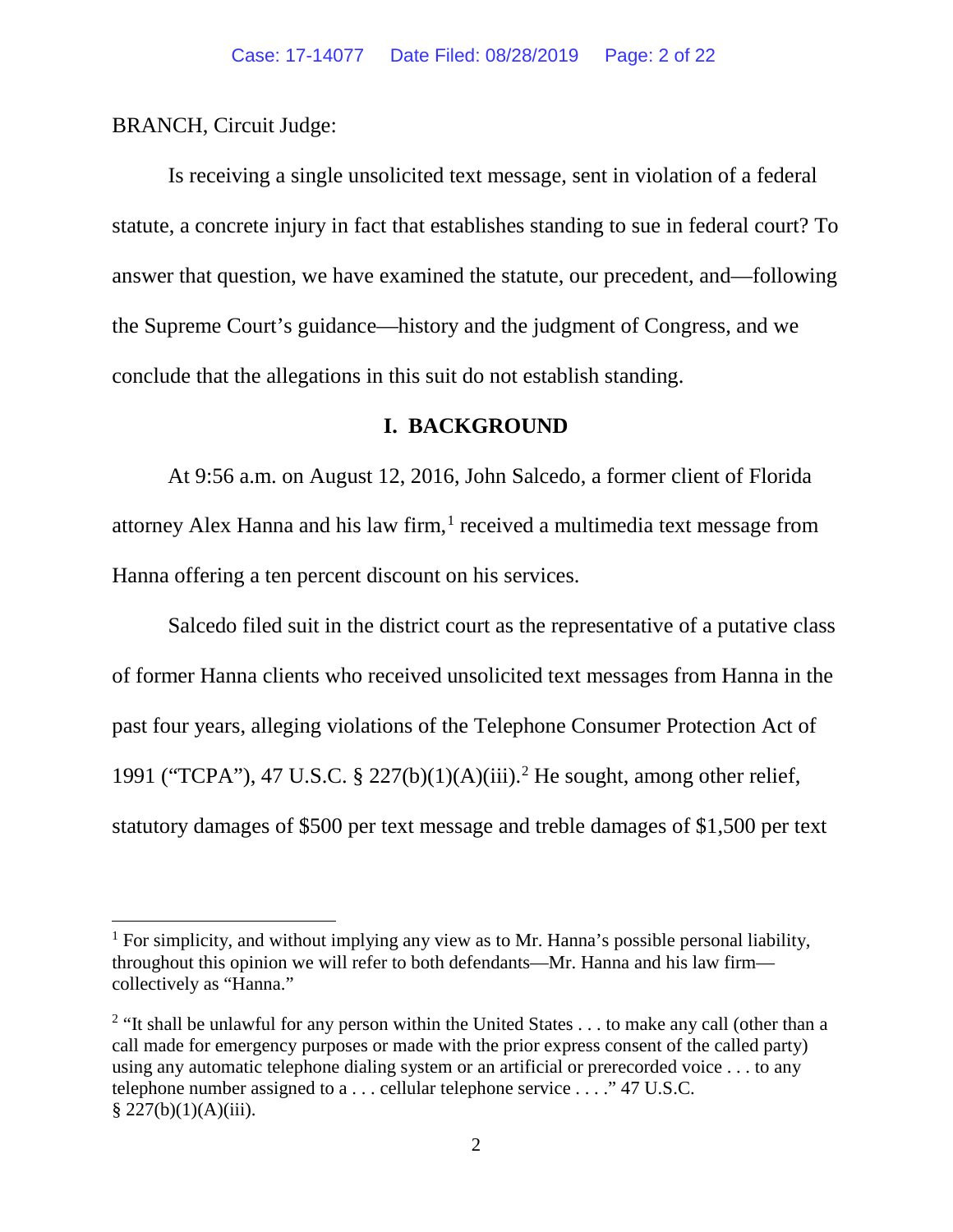message sent willfully or knowingly. *See* 47 U.S.C. § 227(b)(3).

Hanna moved to dismiss the complaint for lack of standing, arguing in the alternative that it should be dismissed as to Mr. Hanna for failure to state a claim against him and that certain parts of the complaint should be stricken. The district court disagreed, finding in relevant part that Salcedo had standing under *Mohamed v. Off Lease Only, Inc.*, No. 15-23352-Civ-COOKE/TORRES, 2017 WL 1080342 (S.D. Fla. Mar. 22, 2017). However, finding that its order "involves a controlling question of law as to which there is a substantial ground for difference of opinion," the court allowed Salcedo to pursue an interlocutory appeal and stayed its proceedings pending appeal. A panel of our Court granted Hanna's petition for permission to appeal under 28 U.S.C. § 1292(b). We now consider his appeal.

#### **II. STANDARD OF REVIEW**

"We review standing determinations *de novo*." *Bochese v. Town of Ponce Inlet*, 405 F.3d 964, 975 (11th Cir. 2005).

### **III. DISCUSSION**

Our analysis proceeds as follows. We first introduce the TCPA, the statute under which Salcedo has filed suit. Next, we discuss the standing requirements of Article III of the Constitution, which help to define our limited power to resolve only cases or controversies. We then turn to Salcedo's particular allegations of harm and analyze them in view of our Circuit precedent, history, and the judgment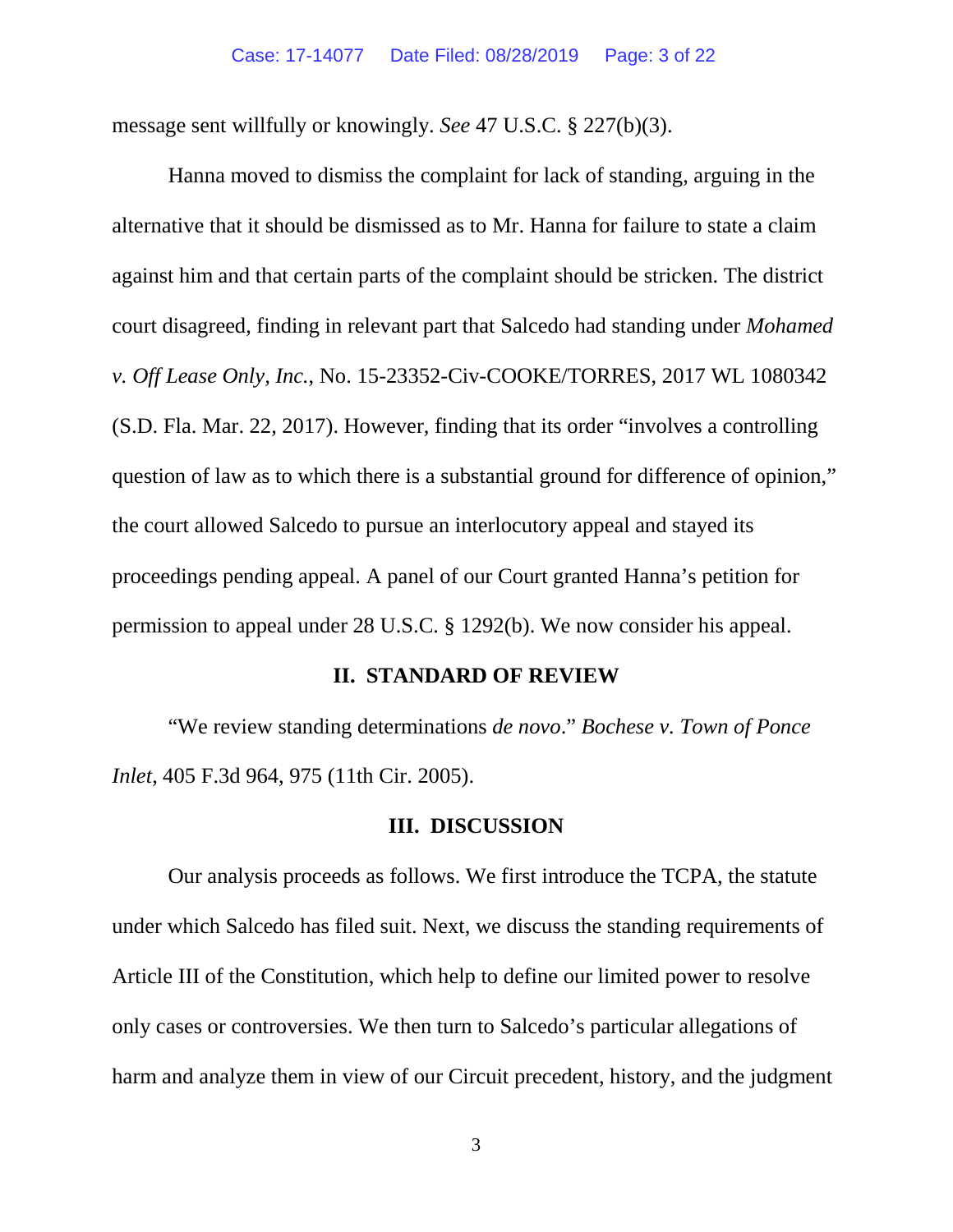of Congress.

### **A. The Telephone Consumer Privacy Act of 1991**

Because it found that "residential telephone subscribers consider automated or prerecorded telephone calls . . . to be a nuisance and an invasion of privacy," Telephone Consumer Protection Act of 1991, S. 1462, 102d Cong., Pub. L. No. 102-243, § 2, ¶ 10 (1991), in 1991 Congress enacted the TCPA to restrict interstate telemarketing. The TCPA thus prohibits using automatic telephone dialing systems to call residential or cellular telephone lines without the consent of the called party. 47 U.S.C. § 227(b)(1)(A)(iii), (B). It also prohibits sending unsolicited advertisements via facsimile machine. *Id.* § 227(b)(1)(C). It authorizes the Federal Communications Commission ("FCC") to enact implementing regulations. *Id.* § 227(b)(2). Finally for our purposes, the TCPA creates a private right of action whereby a person or entity may seek compensatory or injunctive relief against violators. *Id.* § 227(b)(3).

There have been two relevant updates to the TCPA and its enforcement regime since 1991. First, in October 1992, Congress amended the TCPA to allow the FCC to exempt free-to-receive cellular calls if it so chooses. *Id.* § 227(b)(2)(C). The FCC has not done so. Second, the statute has been silent as to text messaging, for that medium did not exist in 1991. But under its TCPA rulemaking authority, the FCC has applied the statute's regulations of voice calls to text messages. 30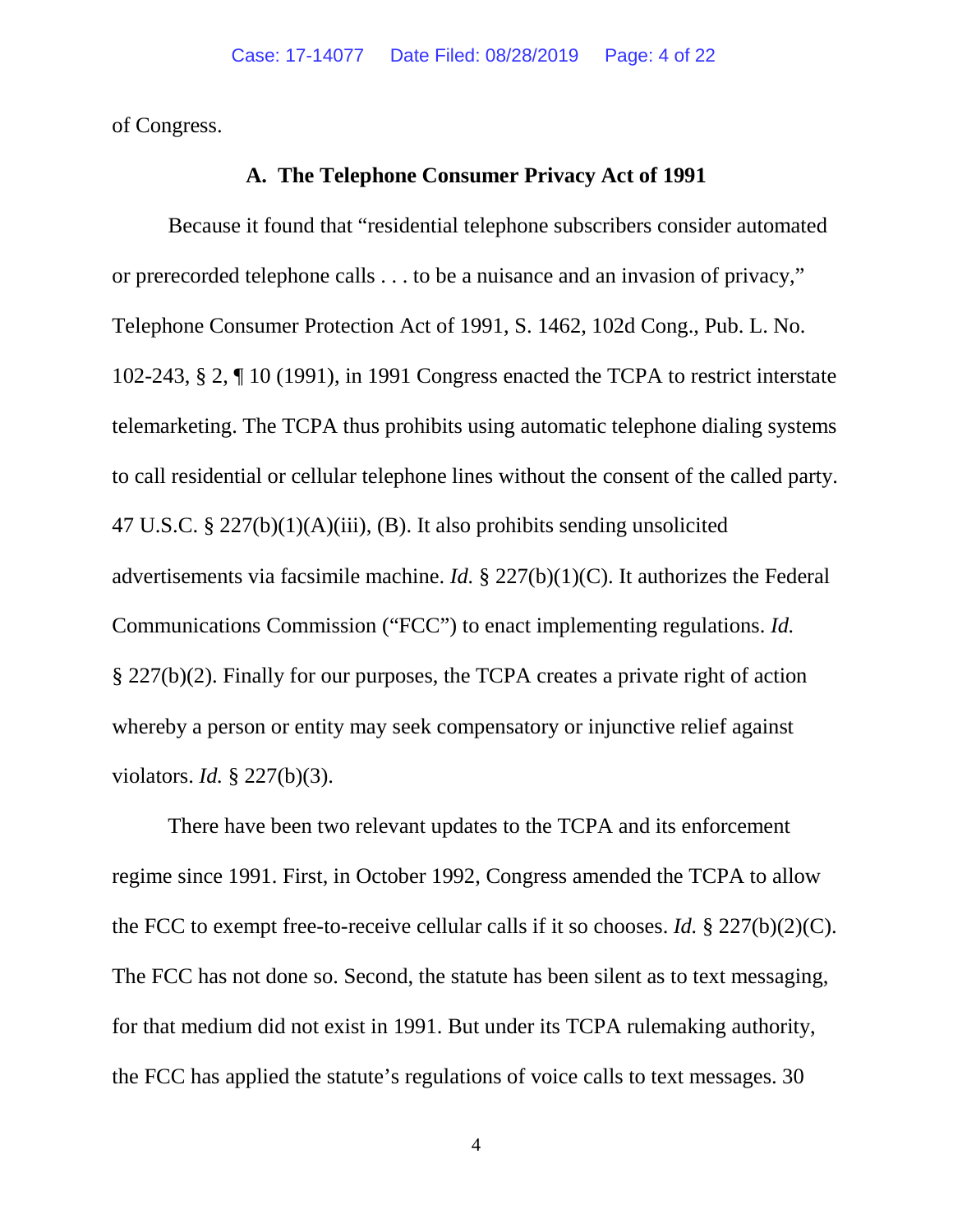FCC Rcd. 7961, 7964 n.3, 7978–79, 8016–22 (2015); 18 FCC Rcd. 14014, 14115 (2003); *see also Campbell–Ewald Co. v. Gomez*, 136 S. Ct. 663, 667 (2016) ("A text message to a cellular telephone, it is undisputed, qualifies as a 'call' within the compass of  $\S 227(b)(1)(A)(iii)$ ."). Thus, Salcedo's complaint facially appears to state a cause of action under the TCPA as interpreted by the FCC.

### **B. Article III Standing**

Not every right created by Congress or defined by an executive agency is automatically enforceable in the federal courts. Our tripartite system of government recognizes that "there is no liberty if the power of judging be not separated from the legislative and executive powers." *The Federalist No. 78*, at 465 (Alexander Hamilton) (Clinton Rossiter ed. 1961). To protect this separation of powers, we must assure ourselves that our exercise of jurisdiction falls within the Constitution's grant of judicial power.

Article III vests the judicial power in the federal courts and extends that power to "Cases" and "Controversies." U.S. Const*.* art. III, §§ 1–2. One tool for determining that the matters before us are truly cases or controversies, as understood by Article III, is the doctrine of standing. *Lujan v. Defenders of Wildlife*, 504 U.S. 555, 560 (1992). "The law of Article III standing . . . serves to prevent the judicial process from being used to usurp the powers of the political branches." *Clapper v. Amnesty Int'l USA*, 568 U.S. 398, 408 (2013). Even when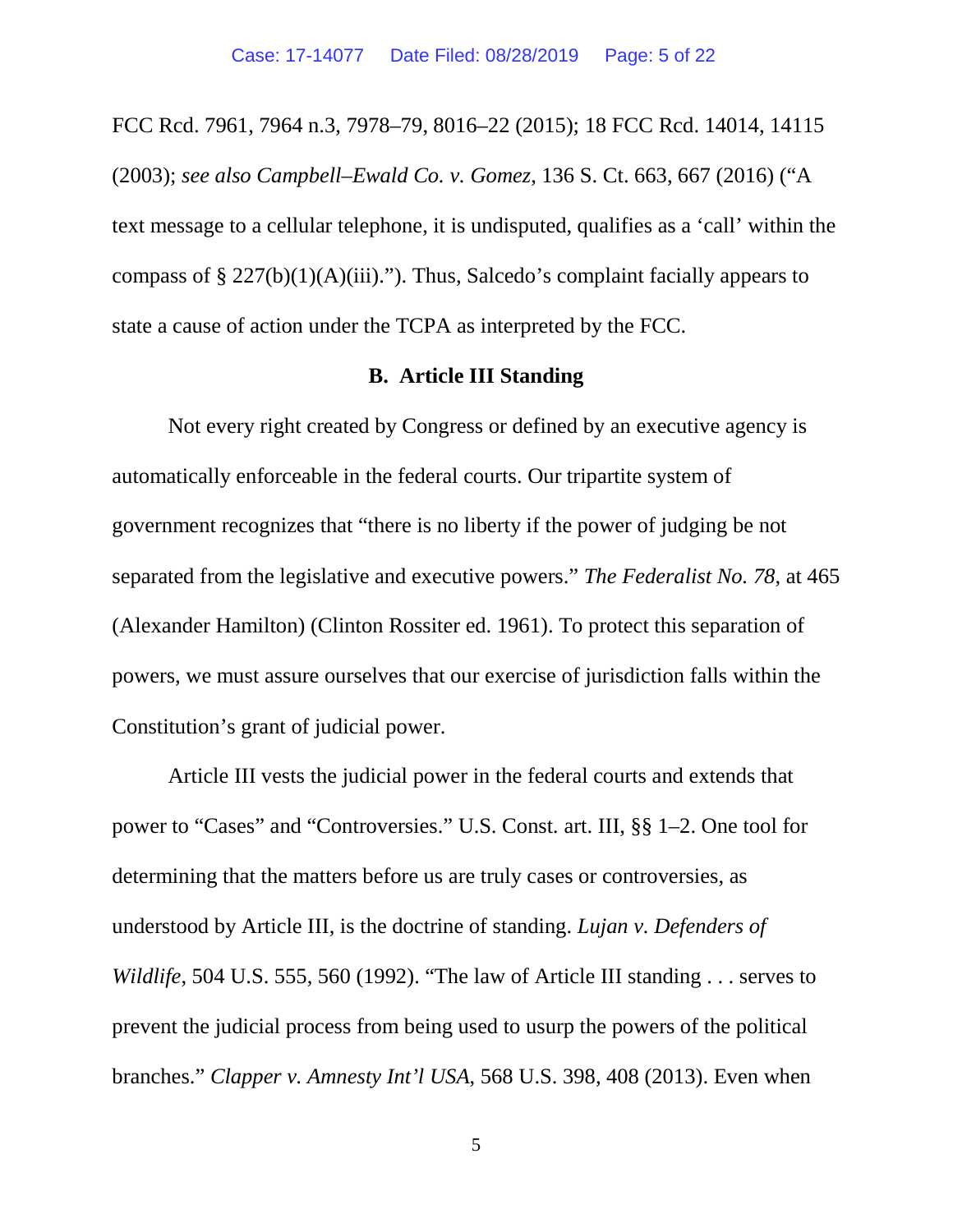those political branches appear to have granted us jurisdiction by statute and rule, we are still obliged to examine whether jurisdiction exists under the Constitution.

As the Supreme Court has explained, the "irreducible constitutional minimum" to establish Article III standing requires three elements. *Lujan*, 504 U.S. at 560*.* "The plaintiff must have (1) suffered an injury in fact, (2) that is fairly traceable to the challenged conduct of the defendant, and (3) that is likely to be redressed by a favorable judicial decision." *Spokeo, Inc. v. Robins*, 136 S. Ct. 1540, 1547 (2016) (citing *Lujan*, 504 U.S. at 560–61). It is the first element—the "foremost" of the three, *id.* (quoting *Steel Co. v. Citizens for a Better Env't*, 523 U.S. 83, 103 (1998))—that is disputed in this appeal and to which we now turn.

To establish standing, an injury in fact must be concrete.<sup>3</sup> *Id.* at 1548. "A 'concrete' injury must be '*de facto*'; that is, it must actually exist," as opposed to being hypothetical or speculative. *Id.* A concrete injury need be only an "identifiable trifle." *United States v. Students Challenging Regulatory Agency Procedures (SCRAP)*, 412 U.S. 669, 689 n.14 (1973) (noting that sufficiently concrete injuries have included a fraction of a vote, a \$5 fine and costs, and a \$1.50 poll tax). But sometimes plaintiffs allege intangible injuries that we cannot so

<span id="page-5-0"></span> $3$  An injury in fact must also be particularized, that is, affecting the plaintiff "in a personal and individual way." *Spokeo*, 136 S. Ct at 1548 (quoting *Lujan*, 504 U.S. at 560 n.1). It is undisputed that Salcedo's allegations are of a personal and individual nature. As the would-be class representative, Salcedo must establish his own personal, concrete injury notwithstanding whatever injuries may have been suffered by the other members of the class. *Id.* at 1547 n.6.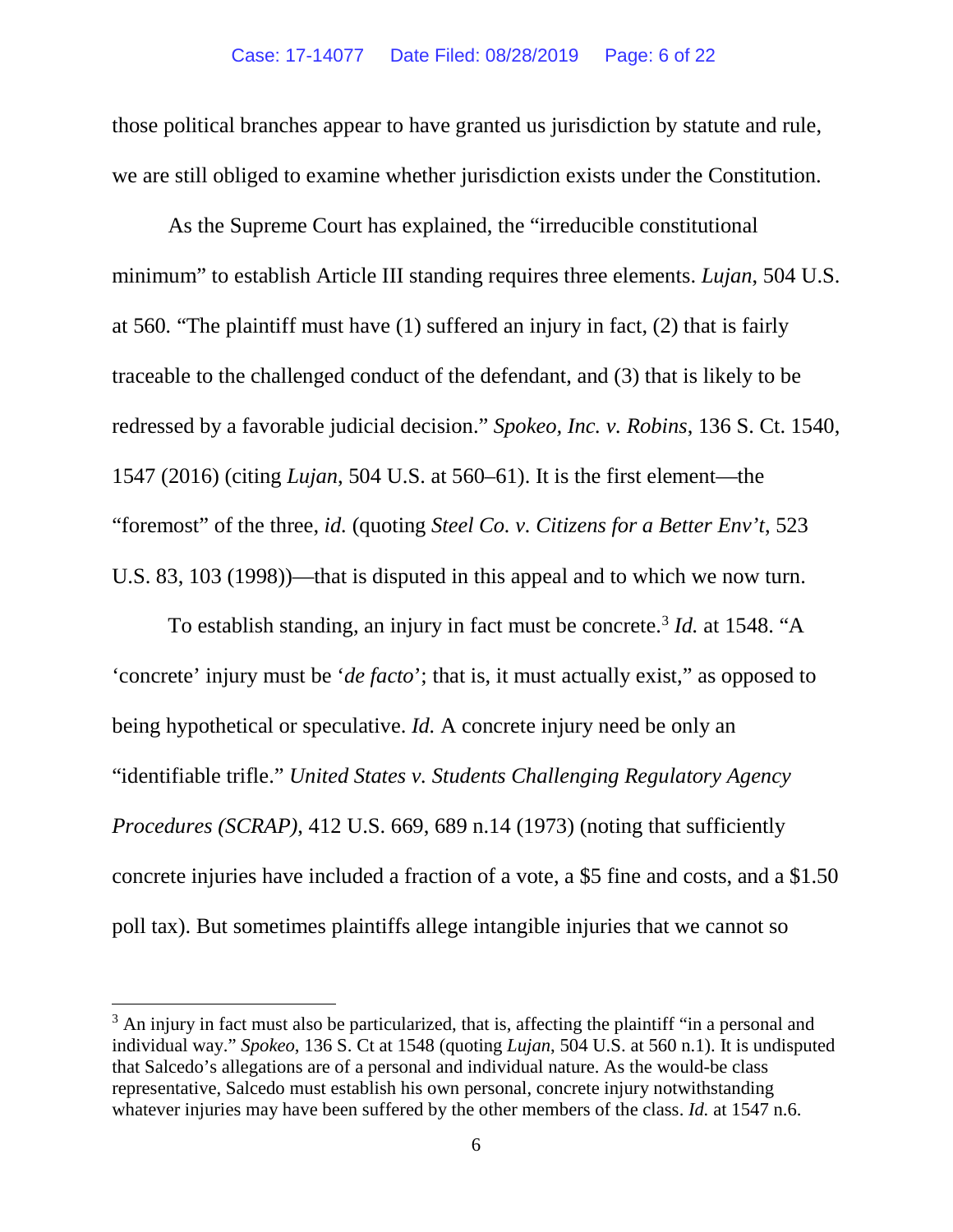easily identify.

When the concreteness of an alleged injury is difficult to recognize, we look to "history and the judgment of Congress" for guidance. *Spokeo*, 136 S. Ct. at 1549. But an act of Congress that creates a statutory right and a private right of action to sue does not automatically create standing; "Article III standing requires a concrete injury even in the context of a statutory violation." *Id.*[4](#page-6-0) "[T]he requirement of injury in fact is a hard floor of Article III jurisdiction that cannot be removed by statute." *Summers v. Earth Island Inst.*, 555 U.S. 488, 497 (2009).

# **C. Eleventh Circuit Precedent**

Because Salcedo bears the burden of establishing federal jurisdiction, *Lujan*, 504 U.S. at 561, we look to the substance of his amended complaint's allegations to determine if he has standing due to a concrete injury. Salcedo alleged that receiving the one text message "caused Plaintiff to waste his time answering or otherwise addressing the message. While doing so, both Plaintiff and his cellular

<span id="page-6-0"></span><sup>4</sup> Recognizing that "a bare procedural violation" of a statute "may result in no harm," *Spokeo* reaffirms the proposition that we must always look for concrete harm when assessing Article III standing. *See* 136 S. Ct. at 1550. In some contexts this will mean identifying purely speculative "harm" that never actually materializes as failing to allege an injury in fact. *See, e.g.*, *Nicklaw v. CitiMortgage, Inc.*, 839 F.3d 998, 1003 (11th Cir. 2016), *reh'g en banc denied*, 855 F.3d 1265 (11th Cir. 2017) (holding that a violation of the mortgage satisfaction reporting requirements of a state law resulted in no concrete harm to the plaintiff).

But we should not ignore the Supreme Court's guidance in *Spokeo* in cases that purport to allege more than merely technical statutory violations. This appeal presents a close question in which we must determine whether Salcedo's allegations are real and concrete as opposed to figmentary. *Spokeo*'s instruction to consider history and the judgment of Congress, *id.* at 1549, helpfully guides us in our conclusion that Salcedo has not alleged a concrete injury in fact.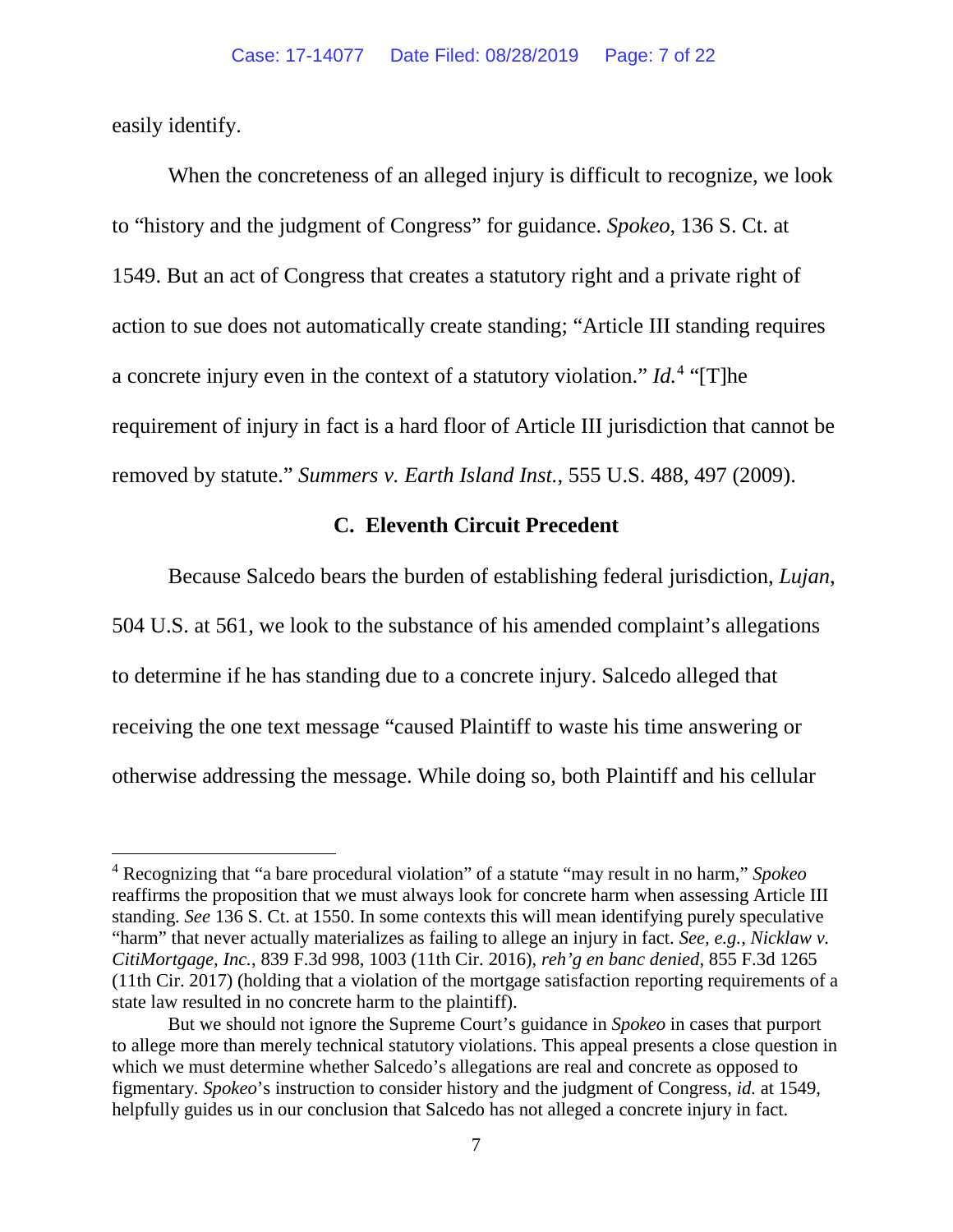phone were unavailable for otherwise legitimate pursuits." He further alleged that the message also "resulted in an invasion of Plaintiff's privacy and right to enjoy the full utility of his cellular device."

These allegations are qualitatively different from those in our Circuit precedent that have been successful in establishing standing to sue over a single violation of the TCPA. In *Palm Beach Golf Center–Boca, Inc. v. John G. Sarris, D.D.S., P.A.*, 781 F.3d 1245, 1252 (11th Cir. 2015), we found standing for a plaintiff who alleged that receiving a junk fax in violation of the TCPA harmed him because, during the minute or so that it took to receive and process the fax message, his fax machine was unavailable for receiving legitimate business messages. *Accord Florence Endocrine Clinic, PLLC v. Arriva Med., LLC*, 858 F.3d 1362, 1366 (11th Cir. 2017) (considering also "the cost of printing the unsolicited fax"). To the extent we have relied on tangible costs such as the consumption of paper and ink or toner to establish injury in fact, Salcedo cannot so rely, since receiving a text message uses no paper, ink, or toner. His complaint alleges generally that some text messages cause recipients to incur costs to their wireless service providers, but he has not alleged specifically that Hanna's text cost him any money.

Salcedo's allegations of intangible costs, on the other hand, bear some facial similarities to those in *Palm Beach Golf*. But they differ in kind, rendering *Palm* 

8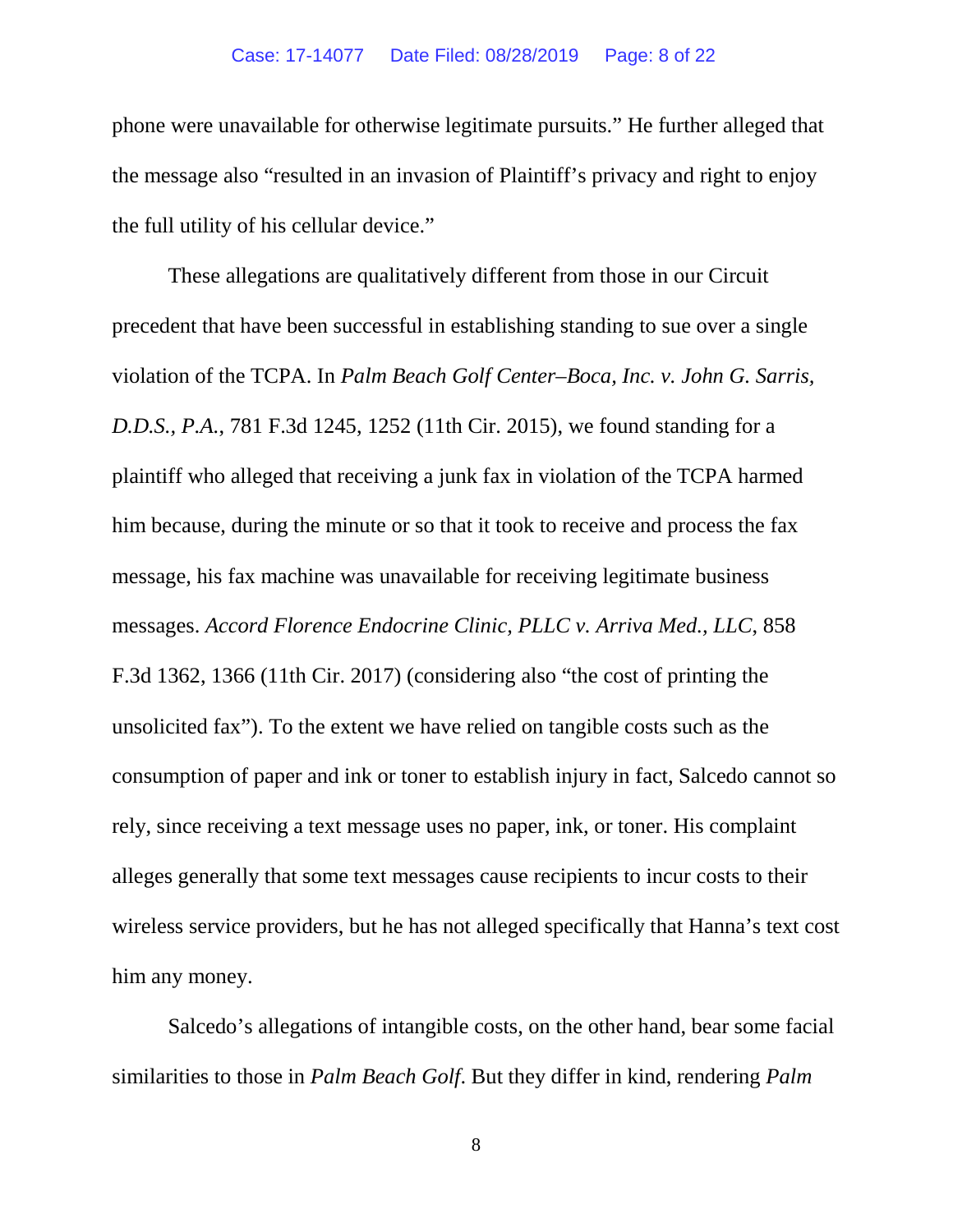*Beach Golf* inapplicable. At oral argument, Salcedo asserted that receiving Hanna's message was comparable to using a minute of fax machine time, but his complaint does not so allege. Rather, it alleges time wasted only generally. In the absence of a specific time allegation, we decline to assume an equivalence to the facts of *Palm Beach Golf* when receiving a fax message is qualitatively different from receiving a text message. A fax message consumes the receiving device entirely, while a text message consumes the receiving device not at all. A cell phone user can continue to use all of the device's functions, including receiving other messages, while it is receiving a text message.

Salcedo also makes an allegation about unavailability, but that too is distinct from *Palm Beach Golf*. There, we were concerned about the fully realized opportunity cost of being unable to receive other faxes for a full minute. By contrast, Salcedo has alleged no particular loss of opportunity. A fax machine's inability to receive another message while processing a junk fax has no analogy with cell phones and text messaging. Salcedo's assertion that he and his phone were unavailable appears only to recite language we used in *Palm Beach Golf*. *Cf.* 781 F.3d at 1252 (quoting H.R. Rep. 102-317, at 10 (1991)). We are entitled to look past this conclusory recitation to the actual factual substance of Salcedo's allegations. *See Ashcroft v. Iqbal*, 556 U.S. 662, 678 (2009) ("we are not bound to accept as true a legal conclusion couched as a factual allegation").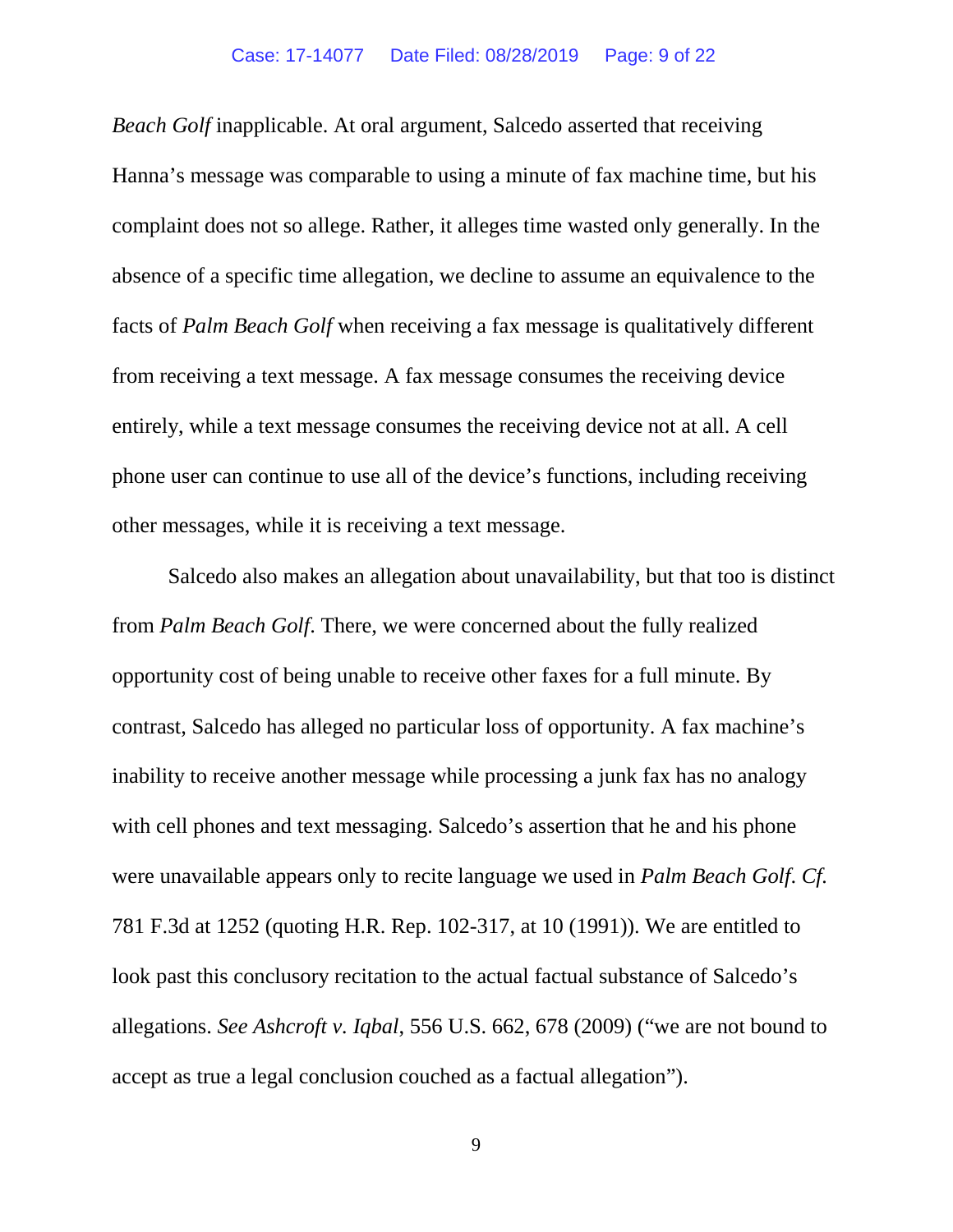Thus, Circuit precedent in *Palm Beach Golf* does not dictate the outcome of this appeal. And, for reasons we will discuss below, we find our sister circuit's decision involving this precise issue unpersuasive. *See Van Patten v. Vertical Fitness Group, LLC*, 847 F.3d 1037, 1043 (9th Cir. 2017) (holding that the receipt of two unsolicited text messages constituted an injury in fact). [5](#page-9-0) In the absence of controlling authority, we turn our analysis to the framework outlined by the Supreme Court in *Spokeo*. We look to history and the judgment of Congress to see whether they support treating Salcedo's allegations as a concrete injury in fact. Our examination reveals little support for so doing.

### **D. The Judgment of Congress**

We first note what Congress has said in the TCPA's provisions and findings<sup>6</sup> about harms from telemarketing via text message generally: *nothing*. The TCPA is completely silent on the subject of unsolicited text messages. Of course, text messaging in its current form did not exist in 1991 when the TCPA was enacted,

<span id="page-9-0"></span><sup>&</sup>lt;sup>5</sup> Nor are we bound by the Supreme Court's holding in another TCPA text-messaging case that the case was not mooted by an unaccepted settlement offer. *See Campbell–Ewald*, 136 S. Ct. at 670. The Court did not reach the unraised question of whether the plaintiff had alleged an injury in fact, in part because the defendant apparently never asserted that the plaintiff had failed to do so. *See id.* at 667–68. "[W]e are not bound by a prior decision's *sub silentio* treatment of a jurisdictional question." *Okongwu v. Reno*, 229 F.3d 1327, 1330 (11th Cir. 2000).

<span id="page-9-1"></span> $6$  Context matters. We are not suggesting that legislative history should play a role in statutory interpretation. Salcedo's allegation is undisputedly a violation of the statute as interpreted by the FCC. Nonetheless, because the Supreme Court has instructed us to consider "the judgment of Congress" in assessing Article III standing, we will consider the congressionally enacted findings as informative of that judgment. *See Spokeo*, 136 S. Ct. at 1549; *cf. Palm Beach Golf*, 781 F.3d at 1252 (citing House committee report).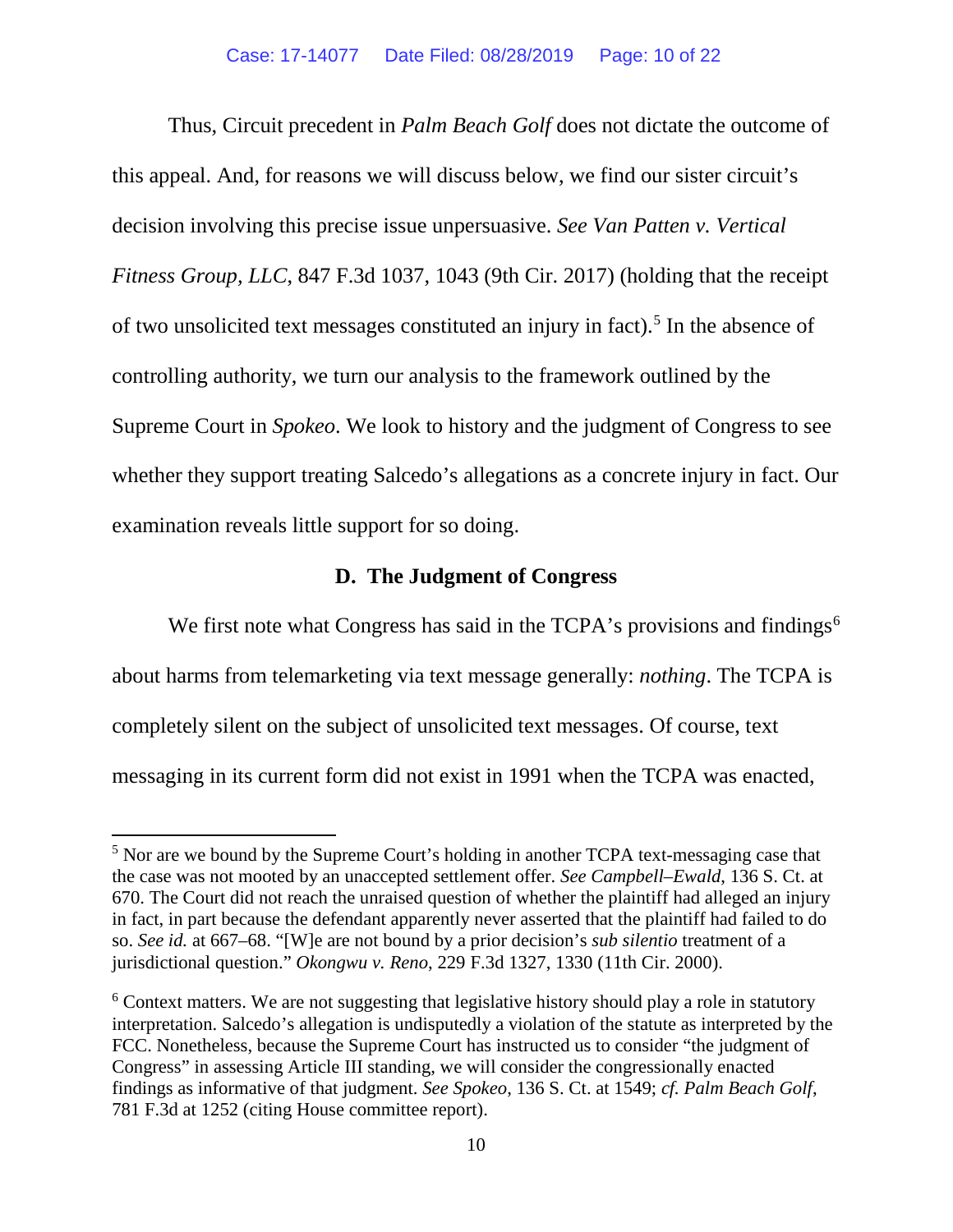but Congress has amended the statute several times since then without adding text messaging to the categories of restricted telemarketing.<sup>[7](#page-10-0)</sup> As we have mentioned, it is only through the rulemaking authority of the FCC that the voice call provisions of the TCPA have been extended to text messages. At most, we could take Congress's silence as tacit approval of that agency action.

On the other hand, Congress's legislative findings about telemarketing suggest that the receipt of a single text message is qualitatively different from the kinds of things Congress was concerned about when it enacted the TCPA. In particular, the findings in the TCPA show a concern for privacy within the sanctity of the home that do not necessarily apply to text messaging. "Unrestricted telemarketing . . . can be an intrusive invasion of privacy," and "[m]any consumers are outraged over the proliferation of intrusive, nuisance calls to their homes from telemarketers," Congress found. Pub. L. No. 102-243, § 2, ¶¶ 5, 6. By contrast, cell phones are often taken outside of the home and often have their ringers silenced, presenting less potential for nuisance and home intrusion. It is thus not surprising that, after Congress found that the FCC "should have the flexibility to design different rules for those types of automated or prerecorded calls that it finds are not

<span id="page-10-0"></span><sup>7</sup> Following recent amendments, however, the TCPA will expressly include text messaging in its prohibitions on transmitting false caller ID information. Consolidated Appropriations Act, 2018, H.R. 1625, 115th Cong., Pub. L. No. 115-141, div. P, § 503(a) (2018) (to be codified at 47 U.S.C. § 227(e)).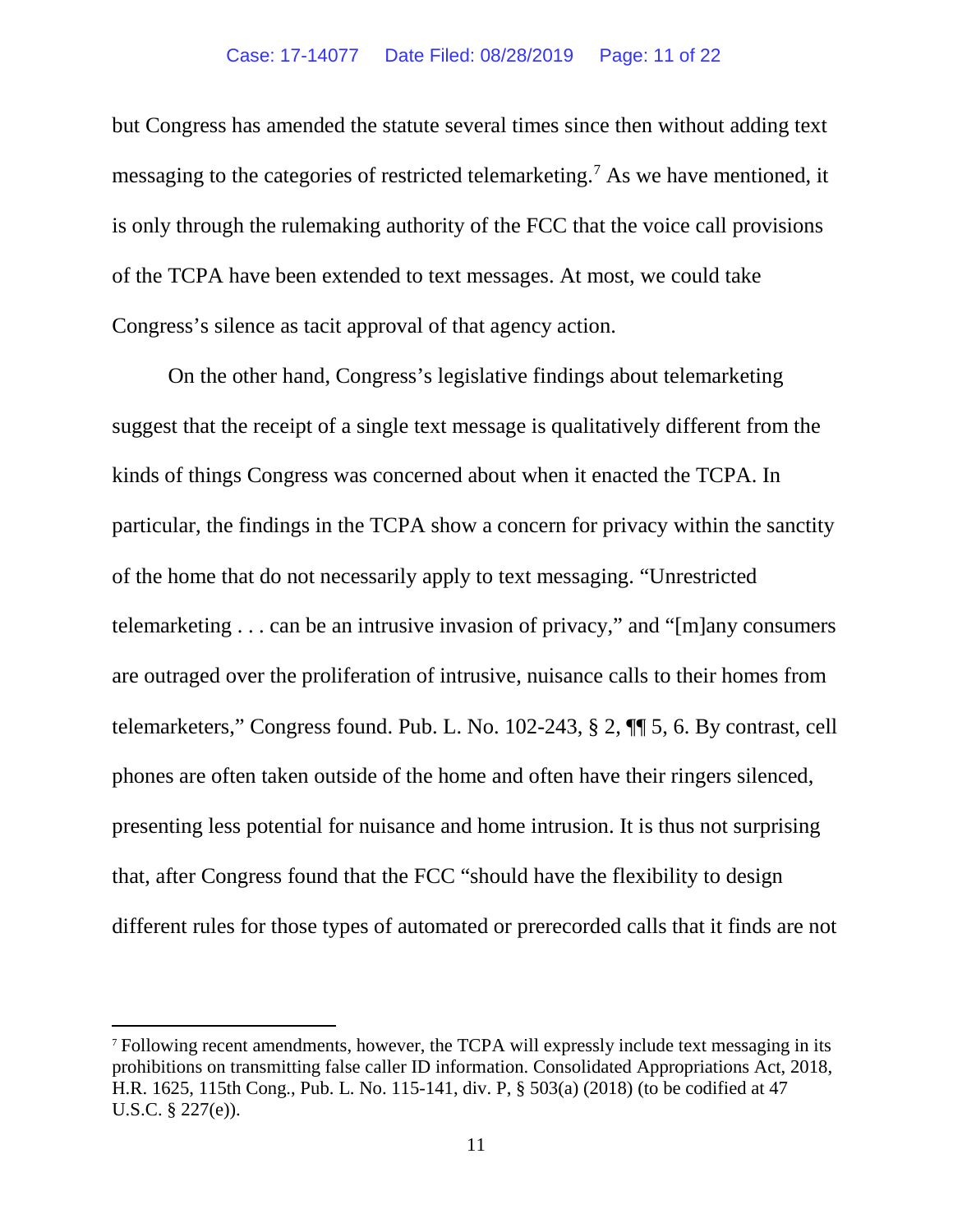considered a nuisance or invasion of privacy," *id.* ¶ 13, within a year it instructed the FCC that it may exempt "calls to a telephone number assigned to a cellular telephone service that are not charged to the called party," 47 U.S.C.

### $$227(b)(2)(C).$

On text messaging generally, then, the judgment of Congress is ambivalent at best; its privacy and nuisance concerns about residential telemarketing are less clearly applicable to text messaging. Any possible deference to the FCC's interpretation of the  $TCPA<sup>8</sup>$  $TCPA<sup>8</sup>$  $TCPA<sup>8</sup>$ —the source of its application to text messaging—is not obviously relevant where the Supreme Court has specifically instructed us to consider the judgment of *Congress*. And congressional silence is a poor basis for extending federal jurisdiction to new types of harm. We take seriously the silence of that political branch best positioned to assess and articulate new harms from emerging technologies. *See Spokeo*, 136 S. Ct. at 1549 (citing *Lujan*, 504 U.S. at 578)). With this point of caution in mind, we now turn to the judgment of Congress about the specific harms that Salcedo has alleged he suffered when he received Hanna's message.

<span id="page-11-0"></span><sup>&</sup>lt;sup>8</sup> In this case, we need not reach the issue of whether the agency's interpretation of the statute is entitled to any deference. *See Chevron, U.S.A., Inc. v. Nat. Res. Def. Council, Inc.*, 467 U.S. 837, 843 (1984) (requiring deference to agency's interpretation of silent or ambiguous statute); *Skidmore v. Swift & Co.*, 323 U.S. 134, 140 (1944) (allowing court to determine level of deference in proportion to agency's demonstration of persuasive reasoning); *cf., e.g.*, *Josendis v. Wall to Wall Residence Repairs, Inc.*, 662 F.3d 1292, 1320 (11th Cir. 2011) (rejecting *Chevron* deference where the statutory language was clear and unambiguous).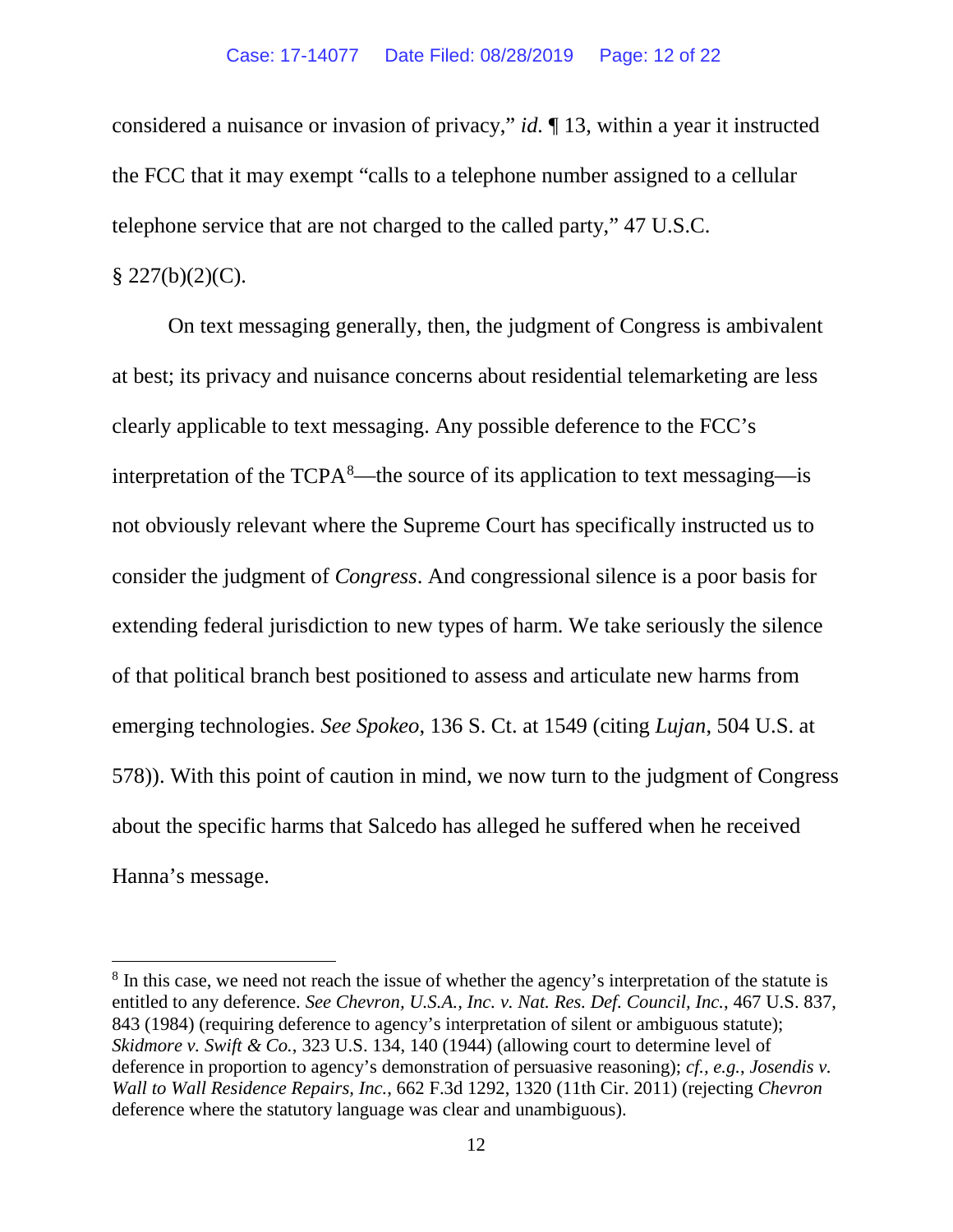We consider the judgment of Congress when assessing standing because "Congress is well positioned to identify intangible harms that meet minimum Article III requirements." *Id*. As we have mentioned, Congress was concerned about "intrusive invasion[s] of privacy" into the home when it enacted the TCPA. Pub. L. No. 102-243, § 2, ¶ 5. Salcedo argues that the particular privacy interest Congress has identified is "the freedom from unwanted robocalls," but that observation is too general. As we have noted, a single unwelcome text message will not always involve an intrusion into the privacy of the home in the same way that a voice call to a residential line necessarily does. Certainly, Salcedo has not alleged that he was in his home when he received Hanna's message. As we have also noted, the 1992 amendment allowing the FCC to exempt free-to-receive calls to cell phones, 47 U.S.C. § 227(b)(2)(C), suggests less congressional concern about calls to cell phones. And by nature of their portability and their ability to be silenced, cell phone calls may involve less of an intrusion than calls to a home phone. We realize that Congress in 1991 could not have foreseen the explosion in personal cell phone use, the popularity of text messaging, and the near-extinction of the residential telephone line. But *Spokeo* instructs us to consider the judgment of Congress about the alleged harm, not to imagine what Congress might say about a harm it has not actually addressed.

We note that our sister circuit has reached the opposite conclusion in this

13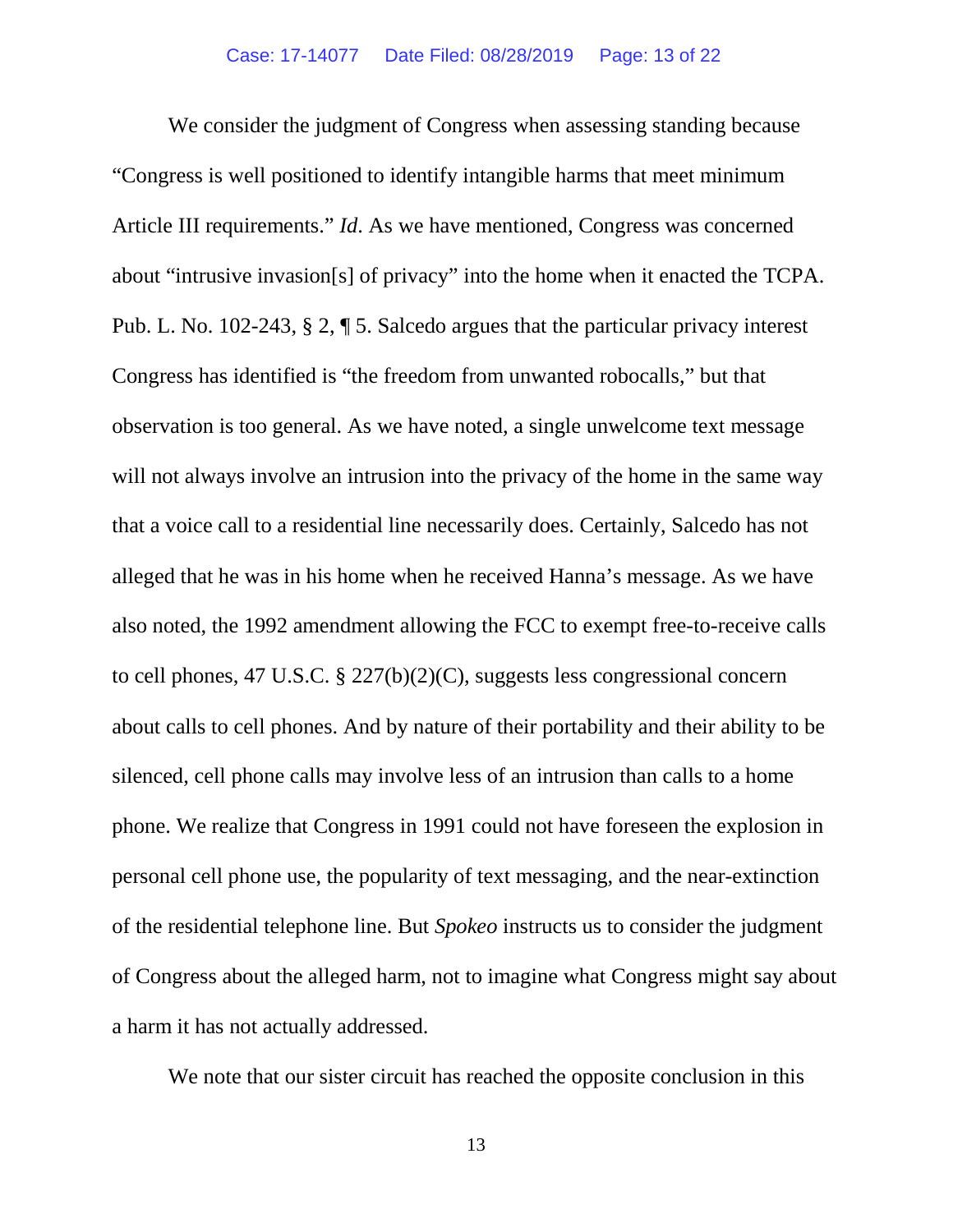context. *See Van Patten*, 847 F.3d at 1043. The Ninth Circuit quoted many of these same findings, further noting Congress's purpose of "protect[ing] consumers from the unwanted intrusion and nuisance of unsolicited telemarketing phone calls and fax advertisements." *See* Pub. L. No. 102-243, § 2, ¶ 12. But that court stopped short of examining whether isolated text messages not received at home come within that judgment of Congress. Instead, it concluded that "Congress identified unsolicited contact as a concrete harm." *Van Patten*, 847 F.3d at 1043. We disagree with this broad overgeneralization of the judgment of Congress and have focused our own analysis on text messaging specifically.

Other stated concerns behind the TCPA are also inapposite to Salcedo's allegations. The congressional committee found telemarketing by fax problematic in part because "it occupies the recipient's facsimile machine so that it is unavailable for legitimate business messages while processing and printing the junk fax." H.R. Rep. 102-317, at 10 (1991), *quoted in Palm Beach Golf*, 781 F.3d at 1252. As we have noted, such a concern has little application to the instantaneous receipt of a text message. The judgment of Congress, then, provides little support for finding that Salcedo's allegations state a concrete injury in fact.<sup>[9](#page-13-0)</sup>

<span id="page-13-0"></span><sup>&</sup>lt;sup>9</sup> Congress also stated concerns not raised by either party here: concerns for public safety "when an emergency or medical assistance telephone line is seized," Pub. L. No. 102-243, § 2, ¶ 5; for the cost borne by consumers who use technology to avoid unwanted calls, *id.* ¶ 11; and for "commercial freedoms of speech and trade" that telemarketers enjoy, *id.* ¶ 9.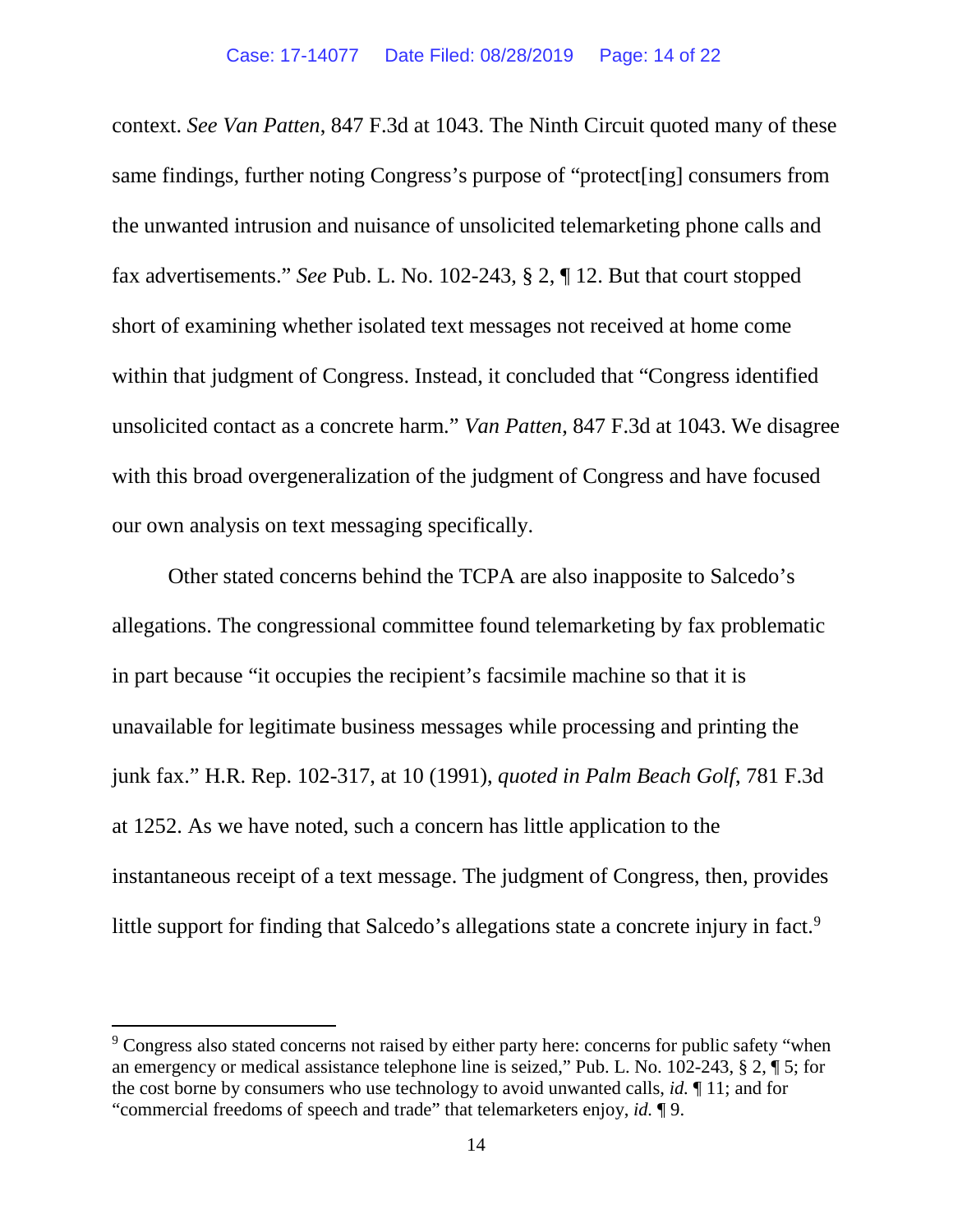#### **E. History**

We now turn to history for guidance, because the case or controversy requirement of Article III "is grounded in historical practice." *Spokeo*, 136 S. Ct. at 1549. Thus, "it is instructive to consider whether an alleged intangible harm has a close relationship to a harm that has traditionally been regarded as providing a basis for a lawsuit in English or American courts." *Id.*

With respect to his allegations of invasion of privacy, we look to the generally accepted tort of intrusion upon seclusion, $10$  which creates liability for invasions of privacy that would be "highly offensive to a reasonable person." Restatement (Second) of Torts § 652B. The requirement that the interference be "substantial" and "strongly object[ionable]" instructs us that a plaintiff might be able to establish standing where an intrusion on his privacy is objectively serious and universally condemnable. *See id.* cmt. d (no liability for one, two, or three phone calls; liability "only when the telephone calls are repeated with such persistence and frequency as to amount to a course of hounding the plaintiff"). By contrast, Salcedo's allegations fall short of this degree of harm. We do not see this type of objectively intense interference where the alleged harm is isolated,

<span id="page-14-0"></span> $10$  Most of the accepted torts generally known as "invasion of privacy" involve privacy in the rather specific sense of one's right to be free from unwanted publicity. *See* Restatement (Second) of Torts § 652A. It is only the privacy tort of intrusion upon seclusion, *id.* § 652B, that bears any possible relationship to Salcedo's allegations.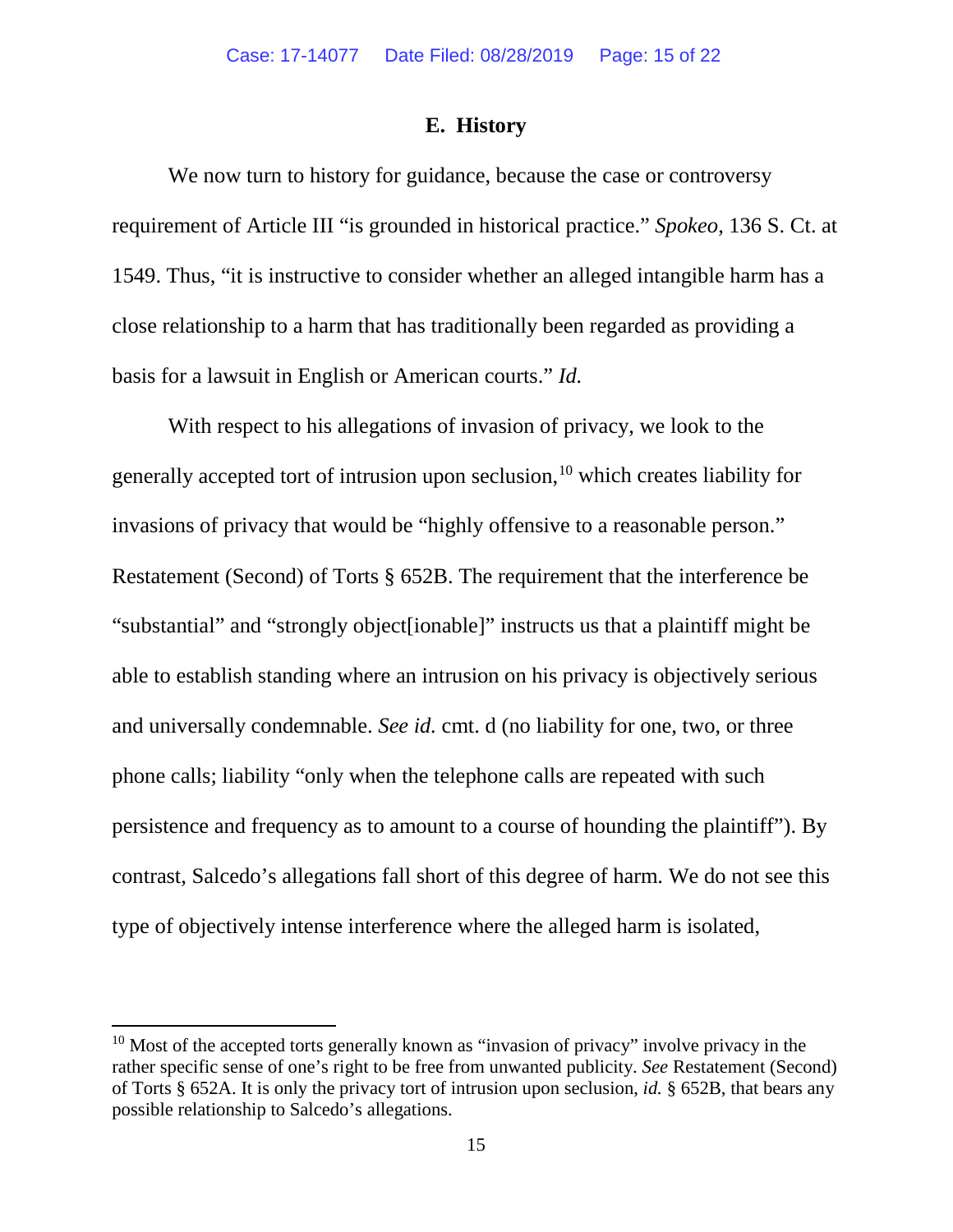momentary, and ephemeral.

The tort of intrusion upon seclusion also requires an intrusion "upon the solitude or seclusion of another or his private affairs or concerns." *Id.* § 652B. Although Salcedo argues that his cell phone is part of his private affairs, the Restatement contemplates a different category of intrusion into private affairs, listing examples including eavesdropping, wiretapping, and looking through one's personal documents. *See id.* cmt. b. Simply sending one text message to a private cell phone is not closely related to the severe kinds of actively intermeddling intrusions that the traditional tort contemplates. Salcedo's reasoning would equate opening your private mail—a serious intrusion indeed—with mailing you a postcard.

With respect to his allegations of nuisance, Salcedo asks us to compare the traditional torts of trespass and nuisance, but we find them also to be distinct both in kind and in degree. Trespass requires intentionally "enter[ing] land in the possession of the other," *id.* § 158(a), and private nuisance is "a nontrespassory invasion of another's interest in the private use and enjoyment of land," *id.* § 821D. Although, as we have noted, Congress was concerned about intrusions into the home when it enacted the TCPA, Salcedo has alleged no invasion of any interest in real property here. Furthermore, even in the context of nuisance to real property, in Florida, "[m]ere disturbance and annoyance as such do not in themselves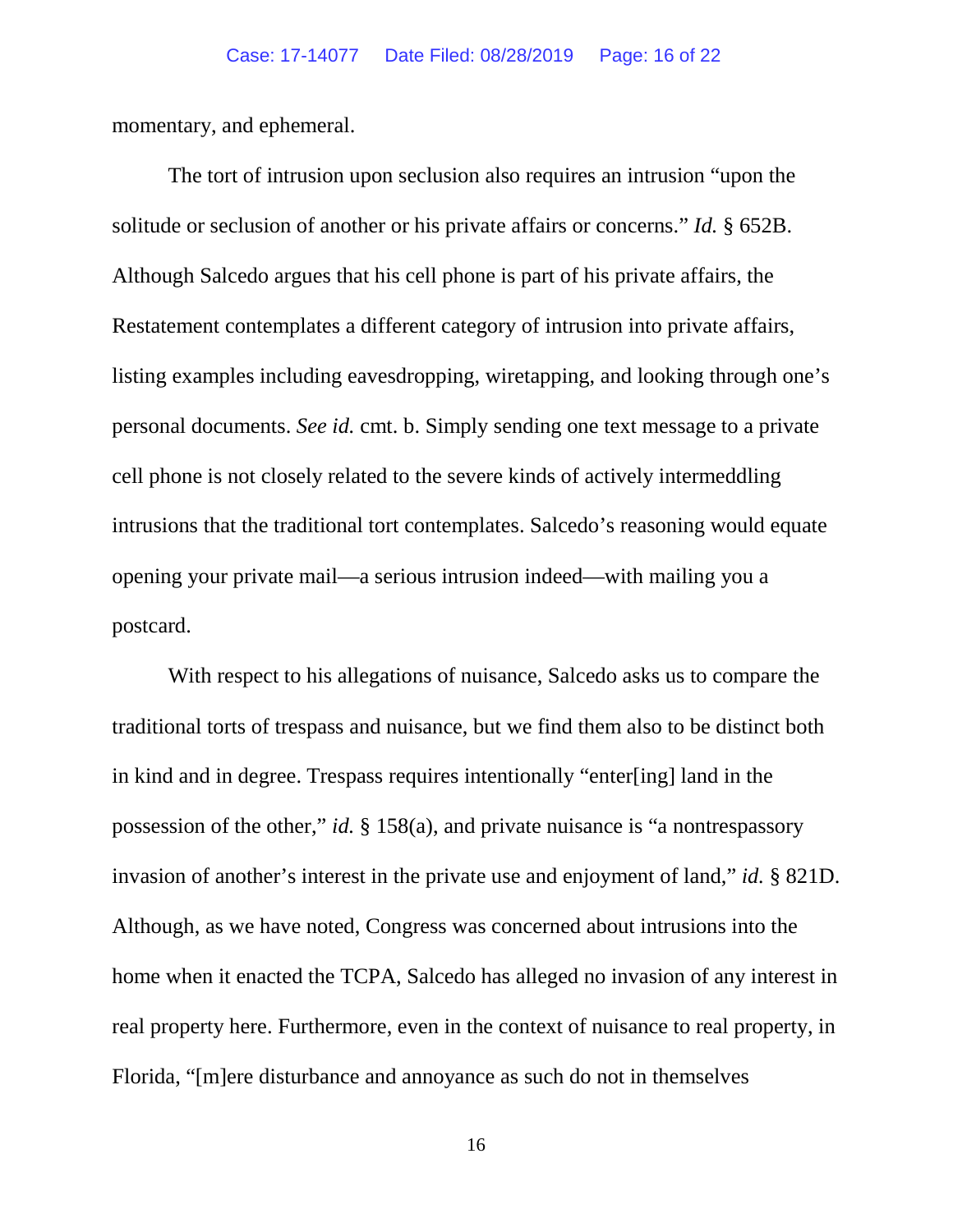necessarily give rise to an invasion of a legal right." *A & P Food Stores, Inc. v. Kornstein*, 121 So. 2d 701, 703 (Fla. 3d Dist. Ct. App. 1960). Hanna's text message is thus not closely related to these traditional harms because it is not alleged to have infringed upon Salcedo's real property, either directly or indirectly.

Salcedo also asks us to consider the personal property torts of conversion and trespass to chattel. Conversion is an interference with chattel "which so seriously interferes with the right of another to control it that the actor may justly be required to pay the other the full value of the chattel." Restatement (Second) of Torts § 222A. Salcedo's allegations are nowhere near a complete and permanent dominion over his phone, so recourse to this serious kind of tort is unhelpful. The same is true for the tort of trespass to chattel, which involves intentionally "using . . . a chattel in the possession of another." *Id.* § 217(b). Traditionally, liability arises for this kind of trespass only when "the possessor is deprived of the use of the chattel for a substantial time" or when the trespass harms "the possessor's materially valuable interest in the physical condition, quality, or value of the chattel." *Id.* § 218(c) & cmt. e; *cf. United States v. Jones*, 565 U.S. 400, 426 (2012) (Alito, J., concurring) ("Trespass to chattels has traditionally required a physical touching of the property."). Thus, although Salcedo's allegations here bear a passing resemblance to this kind of historical harm, they differ so significantly in degree as to undermine his position. History shows that Salcedo's allegation is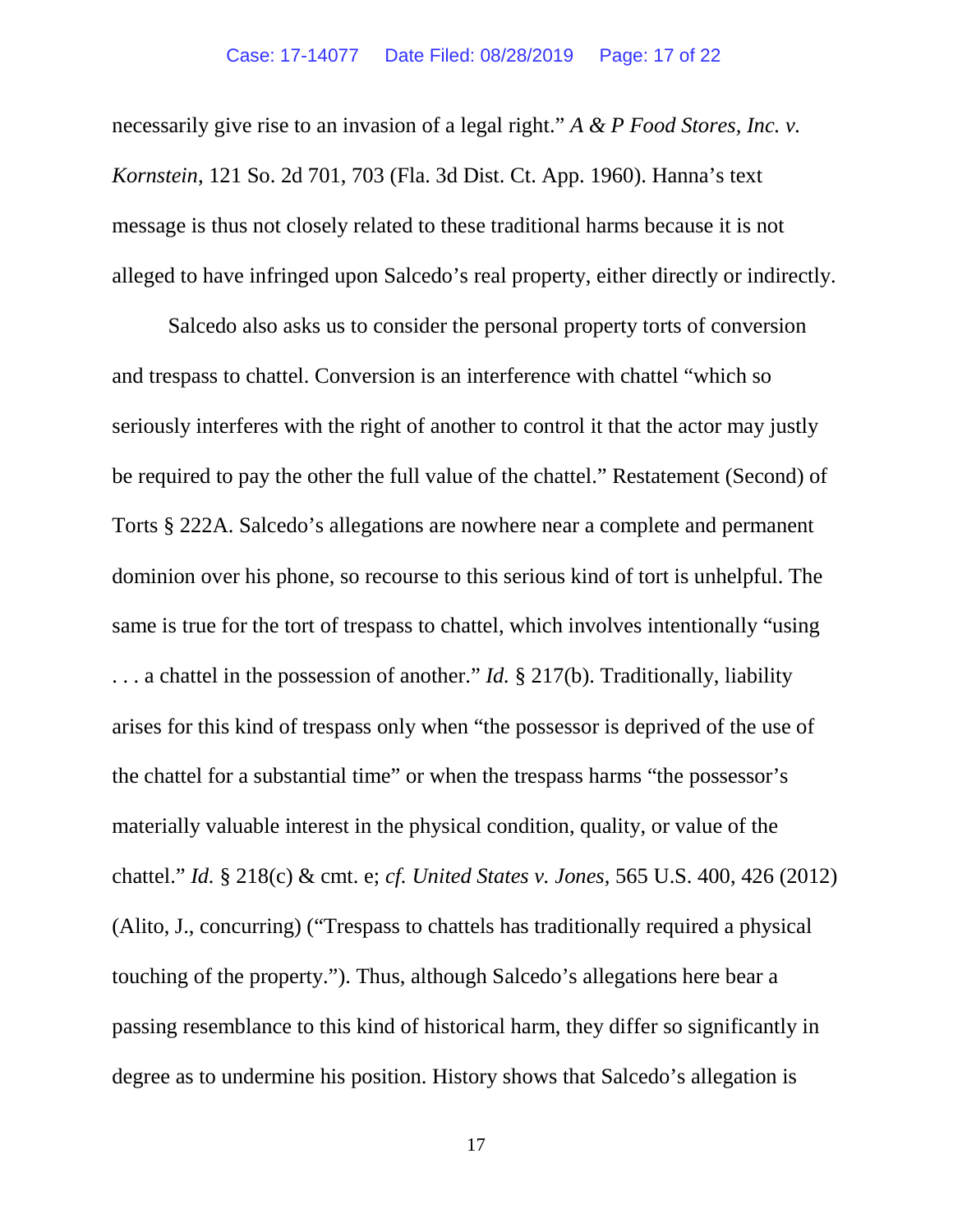precisely the kind of fleeting infraction upon personal property that tort law has resisted addressing.

We again note that our sister circuit has reached the opposite conclusion. *See Van Patten*, 847 F.3d at 1043. We decline to adopt its reasoning and instead embrace more fully the Supreme Court's instruction to look for a "close relationship" to a traditionally redressable harm. *See Spokeo*, 136 S. Ct. at 1549 (citing *Vt. Agency of Nat. Res.*, 529 U.S. 765, 775–77 (2000) (discussing traditional *qui tam* law in a case about *qui tam* relator Article III standing)). The Ninth Circuit's one-sentence review of history simply asserted, "Actions to remedy defendants' invasions of privacy, intrusion upon seclusion, and nuisance have long been heard by American courts, and the right of privacy is recognized by most states." *Van Patten*, 847 F.3d at 1043. But as we have more thoroughly explained, an examination of those torts reveals significant differences in the kind and degree of harm they contemplate providing redress for.

In sum, we find that history and the judgment of Congress do not support finding concrete injury in Salcedo's allegations. [11](#page-17-0) Salcedo has not alleged anything

<span id="page-17-0"></span><sup>11</sup> Salcedo urges us to follow the reasoning that allowed us to find standing in *Perry v. Cable News Network, Inc.*, 854 F.3d 1336, 1340–41 (11th Cir. 2017). The facts here do not permit us to do so. In *Perry*, we found standing under the Video Privacy Protection Act, 18 U.S.C. § 2710, for a plaintiff suing over privacy violations involving a mobile video app. *Perry* held that the plaintiff's allegations and the 1980s-era statute involved precisely the same substantive privacy right. Not so here. As we have discussed, both the judgment of Congress and history here reveal concerns about intrusions into the privacy of the home and interferences with property that do not readily transfer to the context of cell phones.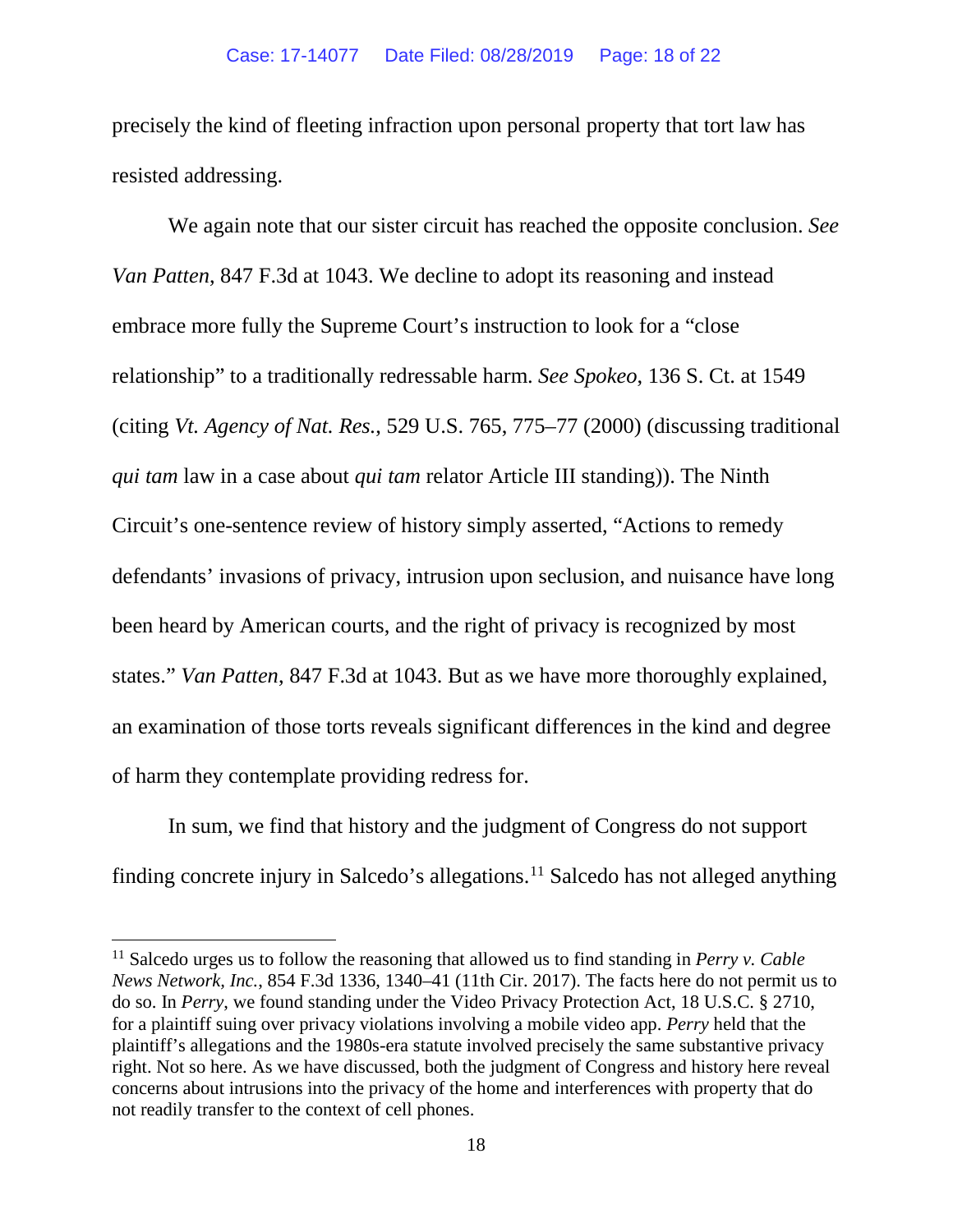like enjoying dinner at home with his family and having the domestic peace shattered by the ringing of the telephone. Nor has he alleged that his cell phone was searched, dispossessed, or seized for any length of time. Salcedo's allegations of a brief, inconsequential annoyance are categorically distinct from those kinds of real but intangible harms. The chirp, buzz, or blink of a cell phone receiving a single text message is more akin to walking down a busy sidewalk and having a flyer briefly waived in one's face. Annoying, perhaps, but not a basis for invoking the jurisdiction of the federal courts. All told, we conclude that Salcedo's allegations do not state a concrete harm that meets the injury-in-fact requirement of Article III.

### **F. Quality, Not Quantity**

To be clear, we are not attempting to measure how small or large Salcedo's alleged injury is. Article III standing is not a "You must be this tall to ride" measuring stick. "There is no minimum quantitative limit required to show injury; rather, the focus is on the qualitative nature of the injury, regardless of how small the injury may be." *Saladin v. City of Milledgeville*, 812 F.2d 687, 691 (11th Cir. 1987). Our assessment today is thus qualitative, not quantitative. We have assessed how concrete and real the alleged harm is, *Spokeo*, 136 S. Ct. at 1548, and we have concluded that it is not the kind of harm that constitutes an injury in fact. Some harms that are intangible and ephemeral may do so, but Salcedo's allegations of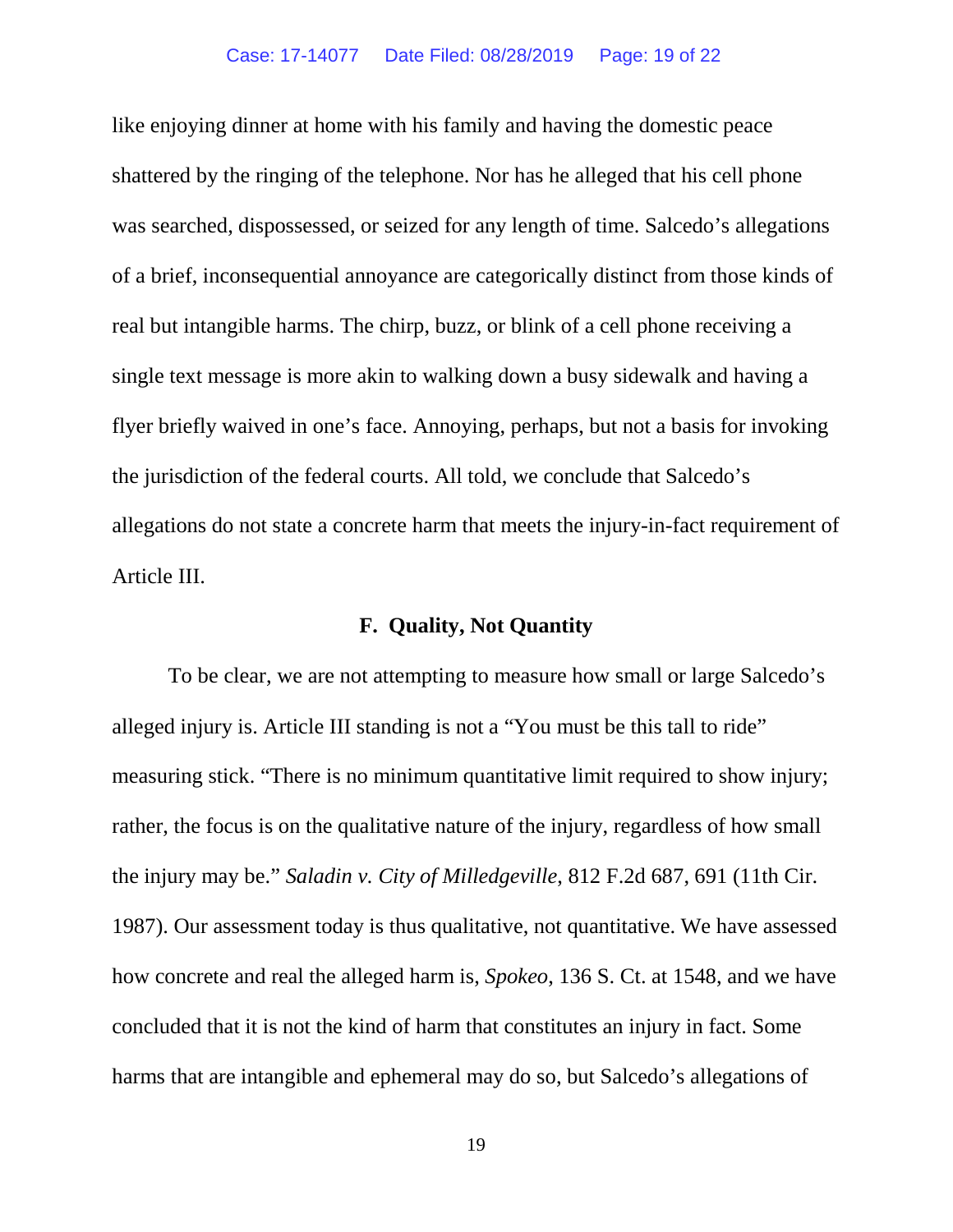the harm he suffered from receiving a single text message do not.

To be sure, under our precedent, allegations of wasted time can state a concrete harm for standing purposes. We have found standing where the harm was, for example, time wasted traveling to the county registrar's office, *Common Cause/Ga. v. Billups*, 554 F.3d 1340, 1351 (11th Cir. 2009); and correcting credit reporting errors, *Pedro v. Equifax, Inc.*, 868 F.3d 1275, 1280 (11th Cir. 2017). These precedents strongly suggest that concrete harm from wasted time requires, at the very least, more than a few seconds. And on this point the judgment of Congress sheds a final ray of light. The TCPA instructs the FCC to establish telemarketing standards that include releasing the called party's line within five seconds of a hang-up, 47 U.S.C. § 227(d)(3)(B), demonstrating that, on the margin, Congress does not view tying up a phone line for five seconds as a serious intrusion.

Our responsibility to ensure that plaintiffs allege a real injury in fact requires us to look closely at their allegations in light of the statute, our precedent, history, and the judgment of Congress. Such inquiries will, of course, have differing outcomes depending on those inputs. *Compare, e.g.*, *Perry*, 854 F.3d at 1340–41 (finding standing based on intangible harm of statutory violation), *and Palm Beach Golf*, 781 F.3d at 1252 (same), *with Nicklaw v. CitiMortgage, Inc.*, 839 F.3d 998, 1003 (11th Cir. 2016), *reh'g denied*, 855 F.3d 1265 (11th Cir. 2017) (en banc)

20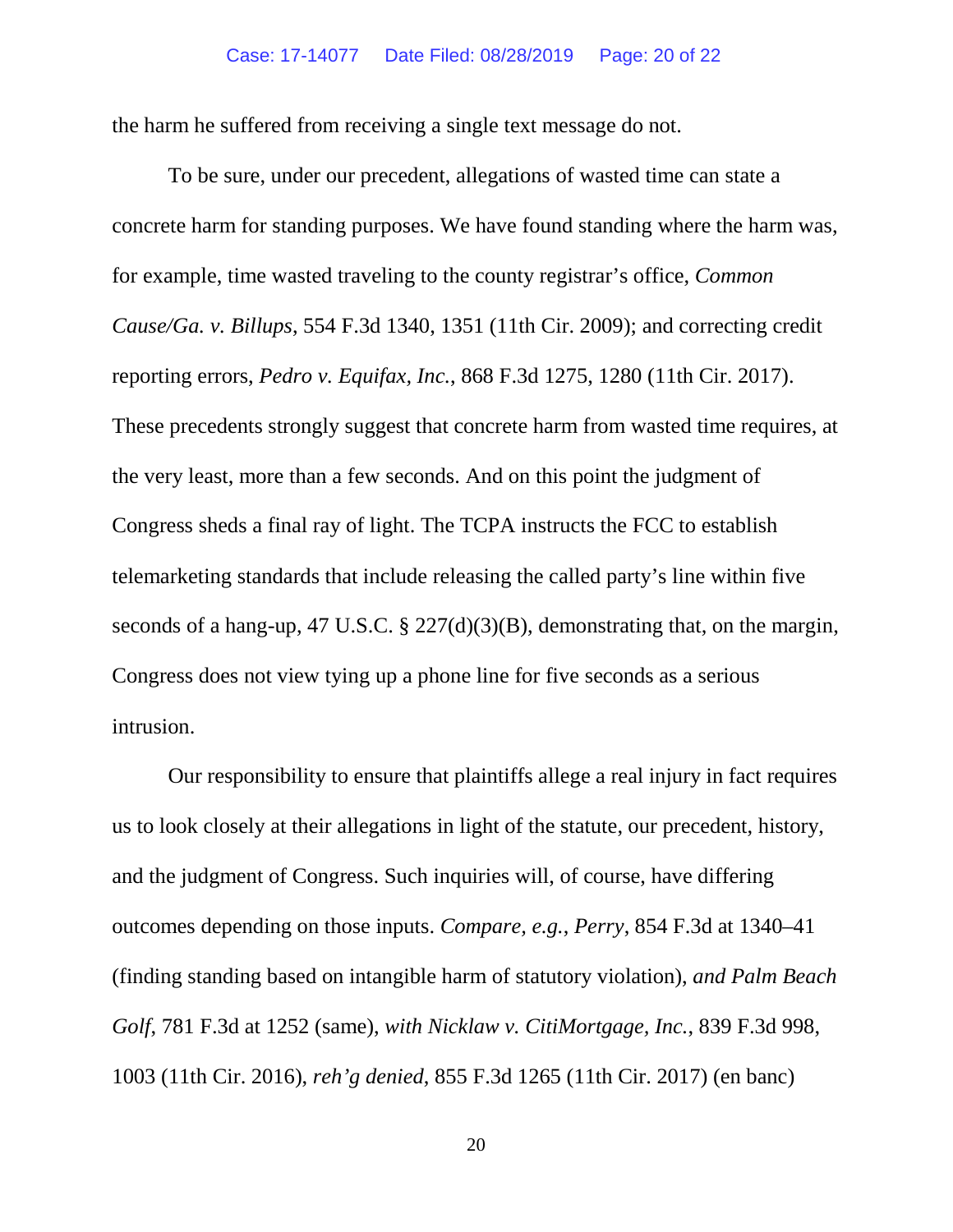(finding no standing because plaintiff alleged "neither a harm nor a material risk of harm"). We acknowledge that Congress, as a political entity, is well positioned to assess new harms in light of developments in technology and society, and to respond to the concerns of the American people about novel encroachments on life, liberty, and property. *See Spokeo*, 136 S. Ct. at 1549. The federal courts are not similarly tasked. We have only the power "to say what the law is." *Marbury v. Madison*, 5 U.S. (1 Cranch) 137, 177 (1803). And when a plaintiff comes to us without alleging a concrete harm, a real injury that states a case or controversy, we cannot do even that much.

### **IV. CONCLUSION**

We **REVERSE** the decision of the district court that Salcedo has standing to sue and **REMAND** with instructions to dismiss without prejudice the amended complaint. [12](#page-20-0)

<span id="page-20-0"></span> $12$  Hanna has asked us to instruct the district court to dismiss Salcedo's amended complaint with prejudice. But a jurisdictional dismissal is entered without prejudice. *Stalley ex rel. United States v. Orlando Reg'l Healthcare Sys., Inc.*, 524 F.3d 1229, 1232 (11th Cir. 2008). "A dismissal 'without prejudice' refers to the fact that the dismissal is not on the merits." *Grayson v. K Mart Corp.*, 79 F.3d 1086, 1094 n.7 (11th Cir. 1996). Although refiling may prove futile (Salcedo has already amended his complaint once in attempt to shore up his allegations), we and the district court presently lack jurisdiction to make that merits determination.